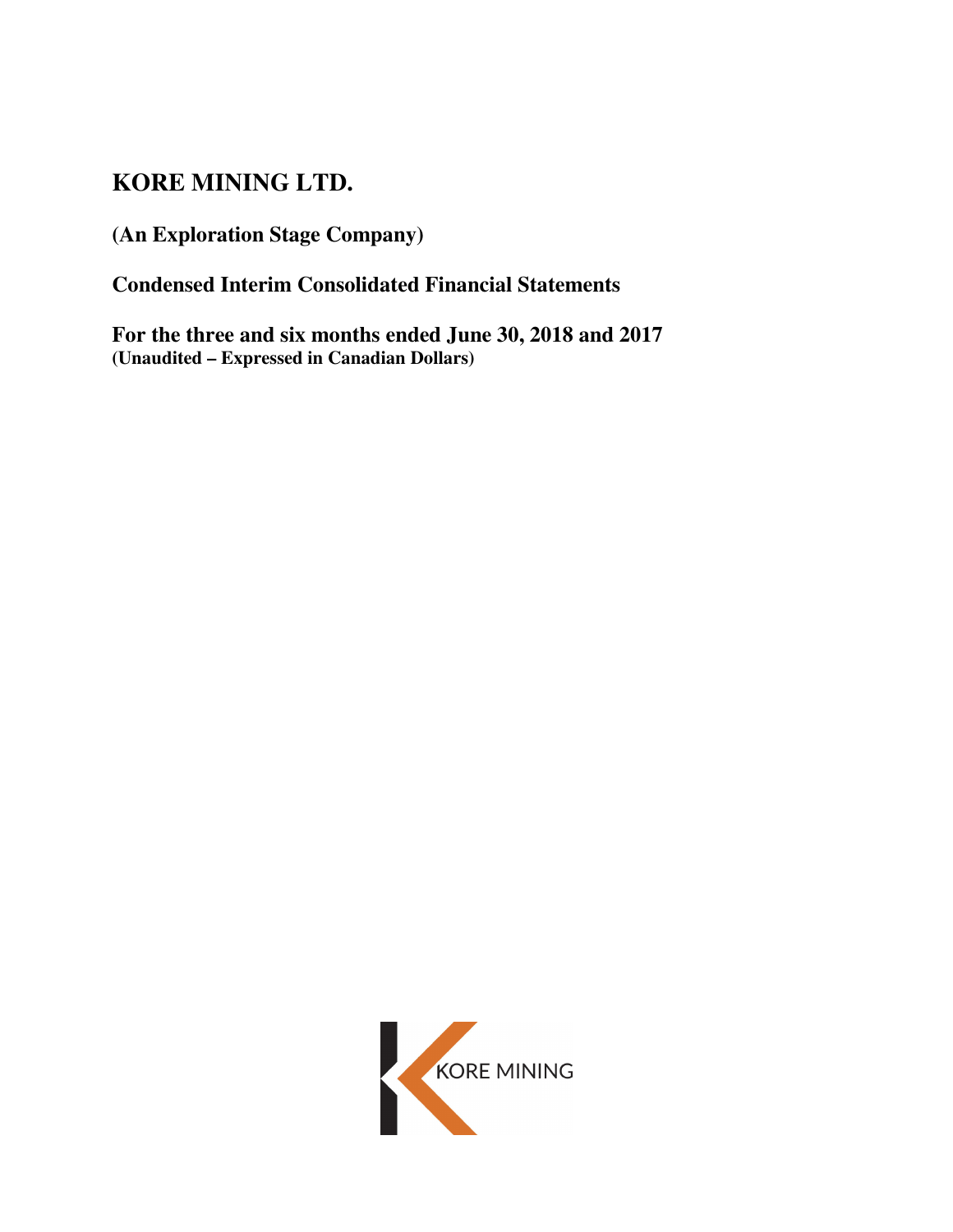#### **Notice of non-review of condensed interim financial statements**

In accordance with National Instrument 51-102 *Continuous Disclosure Obligations* of the Canadian Securities Administrators, notice is given that the attached condensed interim consolidated financial statements for the sixmonth period ended June 30, 2018 has not been reviewed by the Company's auditors.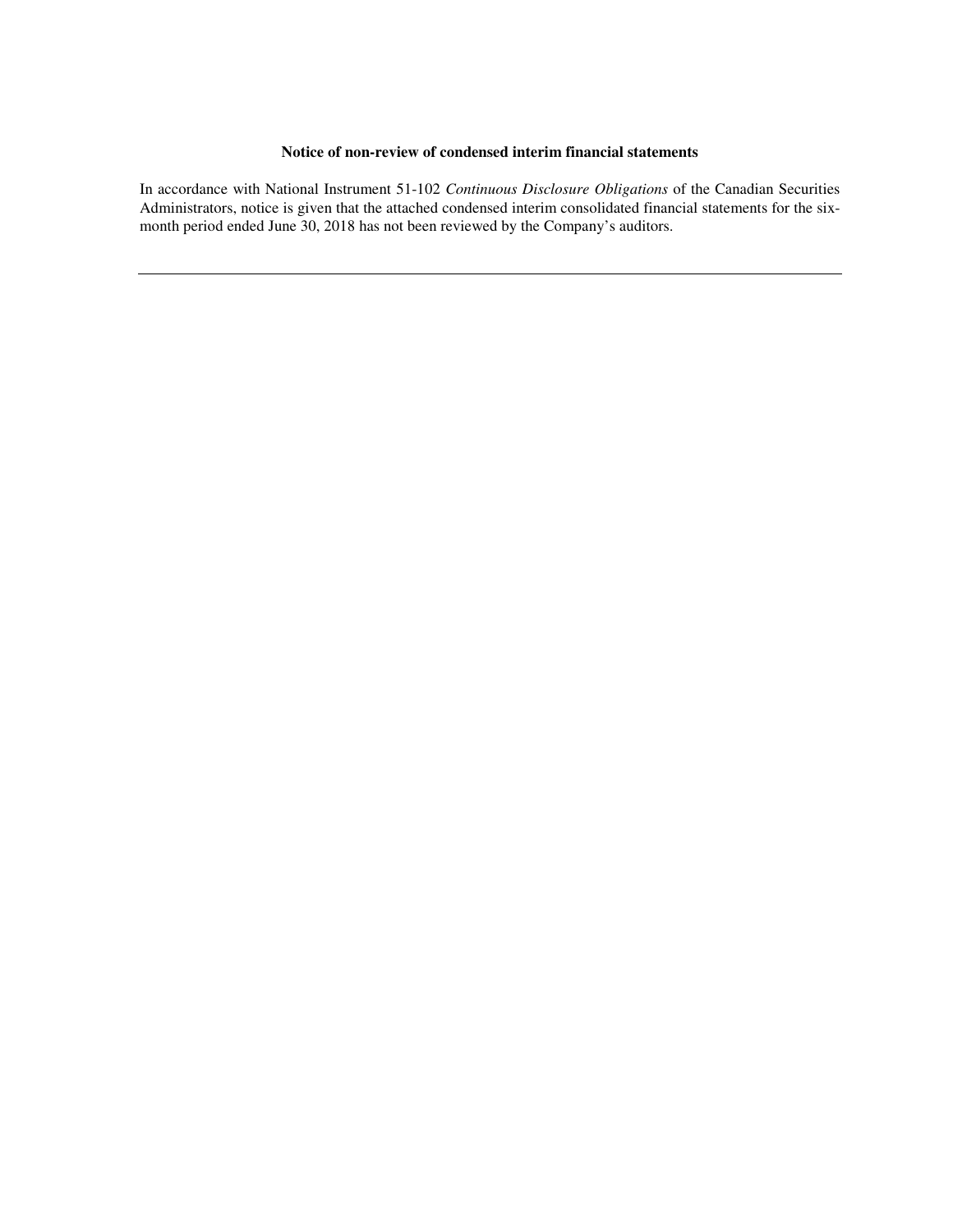# **KORE MINING LTD. Condensed Interim Consolidated Statements of Financial Position**  (unaudited)

*(Expressed in Canadian dollars)* 

| As at                                         |          | June 30, 2018     |      | December 31, 2017 |
|-----------------------------------------------|----------|-------------------|------|-------------------|
|                                               | Note     |                   |      |                   |
| <b>Current assets</b>                         |          |                   |      |                   |
| Cash and cash equivalents                     | \$       | 51,459            | \$   | 88,694            |
| Amounts receivable                            |          | 16,266            |      | 39,284            |
| Advances and prepaid expenses                 | 5        | 112,972           |      |                   |
| <b>Total current assets</b>                   |          | 180,697           |      | 127,978           |
| <b>Non-current assets</b>                     |          |                   |      |                   |
| Mineral properties                            | 9        | 717,774           |      | 690,038           |
| <b>Total non-current assets</b>               |          | 717,774           |      | 690,038           |
| <b>Total assets</b>                           | \$       | 898,471           | $\$$ | 818,016           |
| <b>Current liabilities</b>                    |          |                   |      |                   |
| Accounts payable                              | \$       | 926,554           | \$   | 342,263           |
| <b>Total liabilities</b>                      |          | 926,554           |      | 342,263           |
| Shareholders' equity                          |          |                   |      |                   |
| Share capital                                 | $\tau$   | 2,894,564         |      | 2,546,807         |
| Deficit                                       |          | (2,943,176)       |      | (2,029,880)       |
| Accumulated other comprehensive income (loss) |          | 20,529            |      | (41, 174)         |
| Total shareholders' equity                    |          | (28,083)          |      | 475,753           |
| Total shareholders' equity and liabilities    | \$       | 898,471           | \$   | 818,016           |
| Going concern                                 | 2        |                   |      |                   |
| Subsequent events                             | 12       |                   |      |                   |
| Approved by the Board of Directors:           |          |                   |      |                   |
| "James Hynes"                                 |          | "Adrian Rothwell" |      |                   |
| Director                                      | Director |                   |      |                   |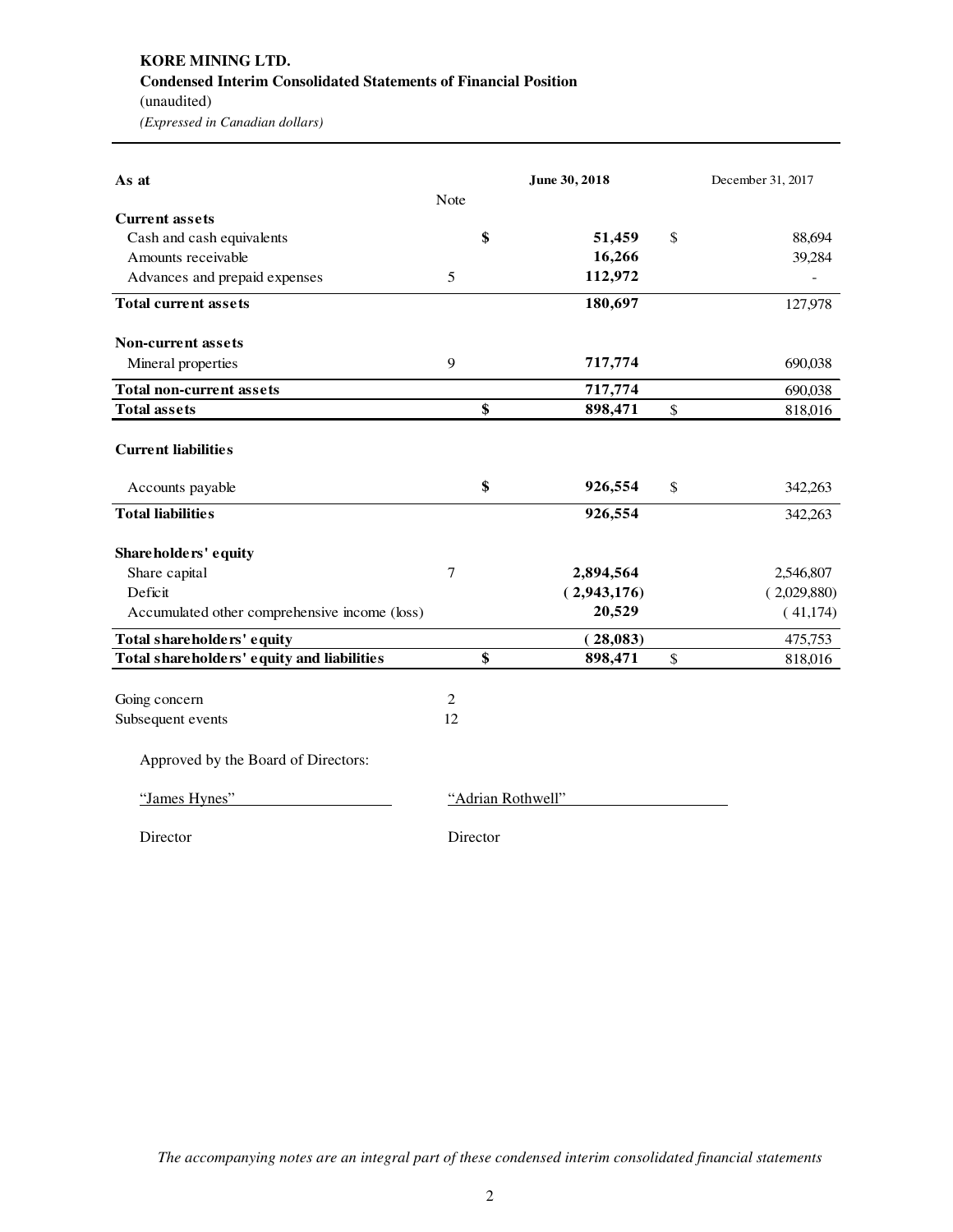# **KORE MINING LTD. Condensed Interim Consolidated Statements of Loss and Comprehensive Loss**

(unaudited)

*(Expressed in Canadian dollars)* 

|                                                          | Note   | For the six months<br>ended<br>June 30, 2018 |                           | For the six months<br>ended<br>June 30, 2017 | For the three<br>months ended<br>June 30, 2018 |                           | For the three months<br>ended<br>June 30, 2017 |
|----------------------------------------------------------|--------|----------------------------------------------|---------------------------|----------------------------------------------|------------------------------------------------|---------------------------|------------------------------------------------|
| <b>Expenses</b>                                          |        |                                              |                           |                                              |                                                |                           |                                                |
| Exploration and evaluation expenses                      | $9$ \$ | 459,655                                      | $\mathbb{S}$              | 79,823 \$                                    | 237,758                                        | \$                        | 49,921                                         |
| Management fees and salaries                             | 8      | 271,000                                      |                           | 250,000                                      | 135,500                                        |                           | 125,000                                        |
| General and administration                               |        | 34,762                                       |                           | 26,287                                       | 1,385                                          |                           | 19,749                                         |
| Marketing, advisory and investor relations               |        | 47,678                                       |                           | 2,782                                        | 25,691                                         |                           | 877                                            |
| Professional fees                                        |        | 61,898                                       |                           | 17,101                                       | 54,338                                         |                           | 3,561                                          |
| Depreciation                                             |        |                                              |                           |                                              |                                                |                           |                                                |
| Share-based payments                                     |        |                                              |                           |                                              |                                                |                           |                                                |
|                                                          |        | 874,993                                      |                           | 375,993                                      | 454,672                                        |                           | 199,108                                        |
| Other income/expense                                     |        |                                              |                           |                                              |                                                |                           |                                                |
| Interest and finance expense                             |        | 545                                          |                           | 92,410                                       | 351                                            |                           | 92,410                                         |
| Foreign exchange (gain) loss                             |        | 37,731                                       |                           | (195)                                        | 22,357                                         |                           | (1,786)                                        |
| Impairment of mineral assets                             |        |                                              |                           |                                              |                                                |                           |                                                |
| Amortization of mineral interests                        |        |                                              |                           |                                              |                                                |                           |                                                |
| Future tax expense                                       |        |                                              |                           |                                              |                                                |                           |                                                |
| Income Tax expense                                       |        |                                              |                           |                                              |                                                |                           |                                                |
| Other (income)/expenses                                  |        | 27                                           |                           | 251                                          | 27                                             |                           | 251                                            |
|                                                          |        | 38,303                                       |                           | 92,466                                       | 22,735                                         |                           | 90,875                                         |
| Net loss for the period                                  | \$     | 913,296                                      | \$                        | 468,459 \$                                   | 477,407                                        | \$                        | 289,983                                        |
| Item that may be subsequently reclassified to net income |        |                                              |                           |                                              |                                                |                           |                                                |
| <b>Cumulative Translation Adjustment</b>                 |        | 8,987                                        |                           | 18,067                                       | 38,502                                         |                           | 21,141                                         |
| Comprehensive loss for the period                        | \$     | 922,283                                      | $\boldsymbol{\mathsf{S}}$ | 486,526 \$                                   | 515,909                                        | \$                        | 311,124                                        |
| Basic and fully diluted loss per common share            | \$     | 0.05                                         | $\mathbb{S}$              | $0.04$ \$                                    | 0.03                                           | $\boldsymbol{\mathsf{S}}$ | $0.02\,$                                       |
| Weighted average number of common shares outstanding     |        | 18,238,713                                   |                           | 13,499,590                                   | 18,566,560                                     |                           | 13,590,340                                     |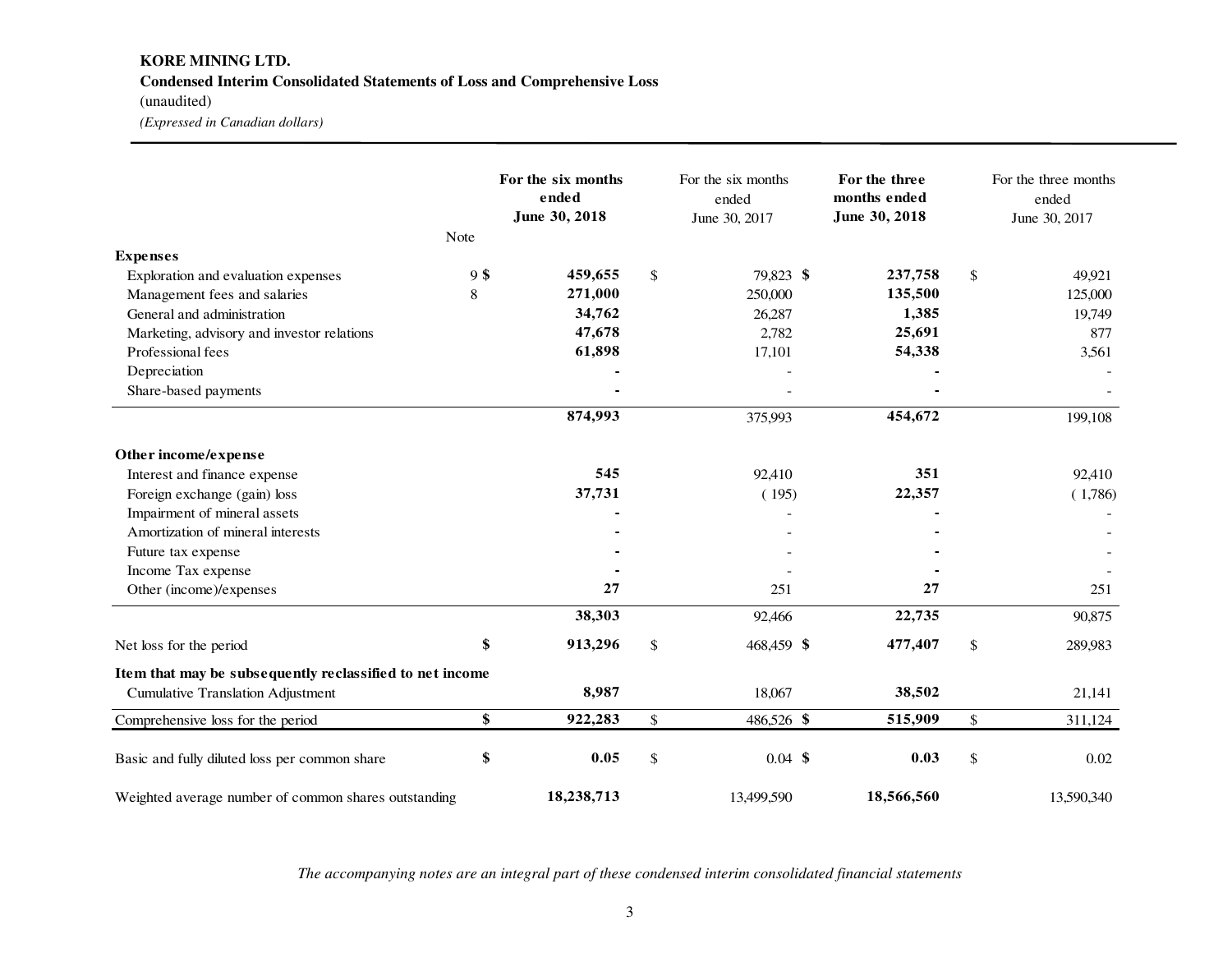### **KORE MINING LTD. Condensed Interim Consolidated Statements of Cash Flows**  (unaudited)

*(Expressed in Canadian dollars)* 

| For the three months ended                 | For the three months<br>ended<br>June 30, 2018 | For the three months<br>ended<br>June 30, 2017 |
|--------------------------------------------|------------------------------------------------|------------------------------------------------|
| <b>CASH USED IN OPERATING ACTIVITIES</b>   |                                                |                                                |
| Loss for the period                        | (913,296)                                      | (468, 459)                                     |
| Items not involving cash:                  |                                                |                                                |
| Unrealized foreign exchange losses         | 33,967                                         | 35                                             |
| Changes in non-cash working capital items: |                                                |                                                |
| Amounts receivable                         | 23,018                                         | 4,561                                          |
| Prepaid expenses                           |                                                | (1,625)                                        |
| Advances                                   | (112, 972)                                     | 71,212                                         |
| Accounts payable                           | 584,291                                        | 399,931                                        |
|                                            | (384,992)                                      | 5,655                                          |
| <b>FINANCING ACTIVITIES</b>                |                                                |                                                |
| Shares issued in private placements        | 291,667                                        | 138,750                                        |
| Share issued on exercise of options        | 66,012                                         |                                                |
| Share issuance costs                       | (9,922)                                        |                                                |
| Change in subscriptions receivable         |                                                | 131,455                                        |
| Proceeds from convertible debenture        |                                                | 333,563                                        |
|                                            | 347,757                                        | 603,768                                        |
| <b>INVESTING ACTIVITIES</b>                |                                                |                                                |
| Acquisition of mineral properties          |                                                | (705,408)                                      |
|                                            | $\blacksquare$                                 | (705,408)                                      |
| Impact of changes in foreign exchange      |                                                | 2,718                                          |
| Decrease in cash                           | (37, 235)                                      | (93,267)                                       |
| Cash at beginning of period                | 88,694                                         | 102,676                                        |
| Cash at end of period                      | 51,459                                         | 9,409                                          |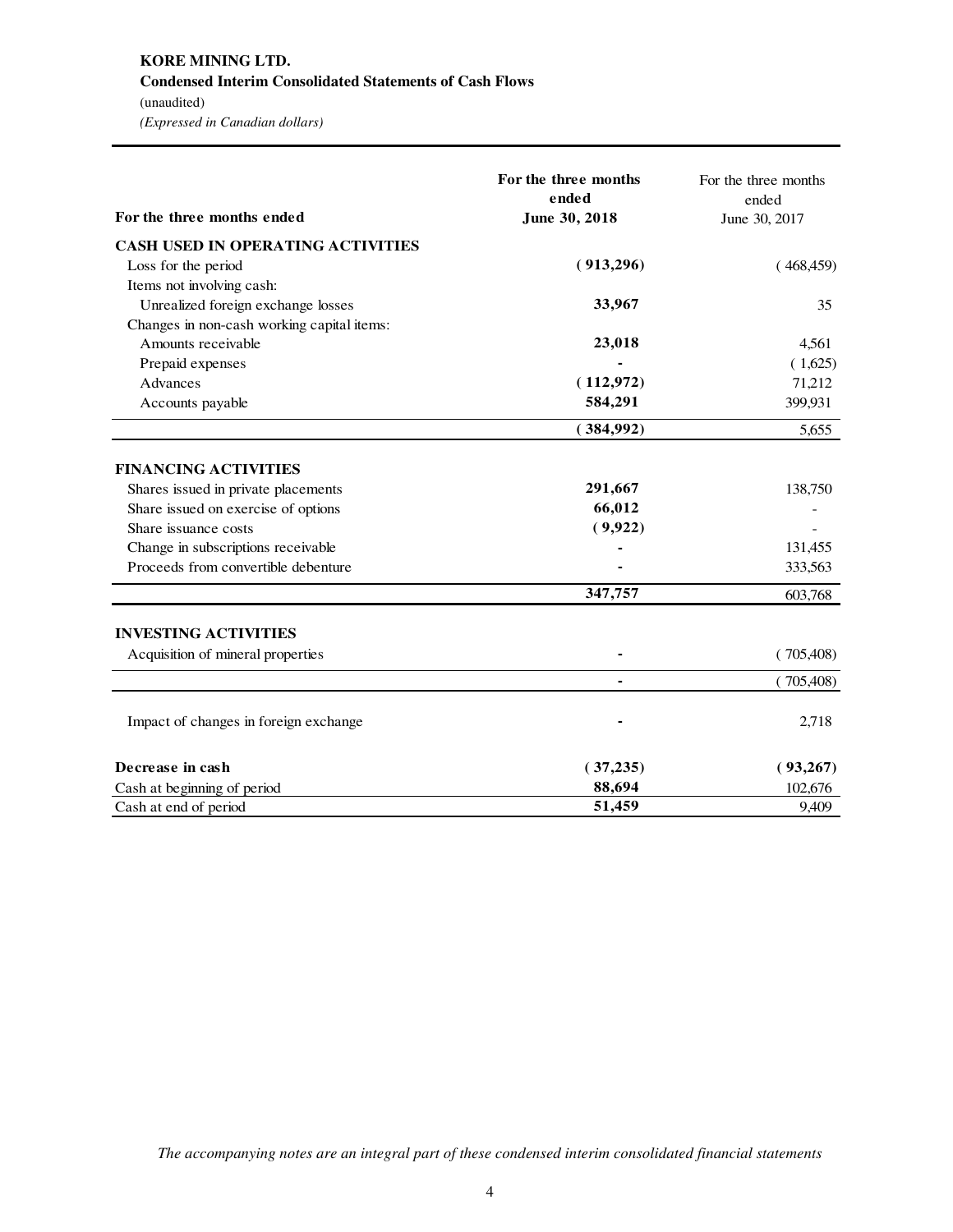# **KORE MINING LTD. Condensed Interim Consolidated Statements of Changes in Equity**

### (unaudited)

*(Expressed in Canadian dollars)* 

|                                                     | <b>Common Shares</b> |                          |                                                         |          |                     |  |
|-----------------------------------------------------|----------------------|--------------------------|---------------------------------------------------------|----------|---------------------|--|
|                                                     |                      |                          | <b>Accumulated Other</b><br><b>Comprehensive Income</b> |          |                     |  |
|                                                     |                      | <b>Amount</b>            | Deficit                                                 | (Loss)   | <b>Total Equity</b> |  |
|                                                     | <b>Number</b>        |                          |                                                         |          |                     |  |
| <b>January 1, 2017</b>                              | 13,390,056           | 701,857                  | (733,636)                                               |          | (31,779)            |  |
| Shares issued on private placement                  | 166,666              | 112,429                  |                                                         |          | 112,429             |  |
| Shares issued on settlement of interest             | 29,628               | 27,173                   |                                                         |          | 27,173              |  |
| Shares issued as a finance cost of convertible debt | 50,000               | 45,014                   |                                                         |          | 45,014              |  |
| Net loss for the year                               | ۰                    |                          | 468,459                                                 |          | 468,459)            |  |
| Other comprehensive loss                            | ۰                    |                          |                                                         | 18,067)  | (18,067)            |  |
| June 30, 2017                                       | 13,636,350           | 886,473                  | 1,202,095                                               | 18,067)  | (333,689)           |  |
| <b>January 1, 2018</b>                              | 17,907,220           | 2,546,807                | (2,029,880)                                             | (41,174) | 475,753             |  |
| Shares issued on private placement                  | 650,000              | 291,667                  | ٠                                                       |          | 291,667             |  |
| Shares issued on exercise of options                | 150,000              | 66,012                   | ٠                                                       |          | 66,012              |  |
| Cost of share issuance                              | ۰                    | (9,922)                  | ٠                                                       |          | (9,922)             |  |
| Net loss for the period                             |                      |                          | (913,296)                                               |          | (913,296)           |  |
| Other comprehensive loss                            | ۰                    | $\overline{\phantom{a}}$ |                                                         | 8,987    | (8,987)             |  |
| <b>Cumulative Translation Adjustment</b>            |                      |                          |                                                         | 70,690   | 70,690              |  |
| June 30, 2018                                       | 18,707,220           | 2,894,564                | 2,943,176                                               | 20,529   | 28,083)             |  |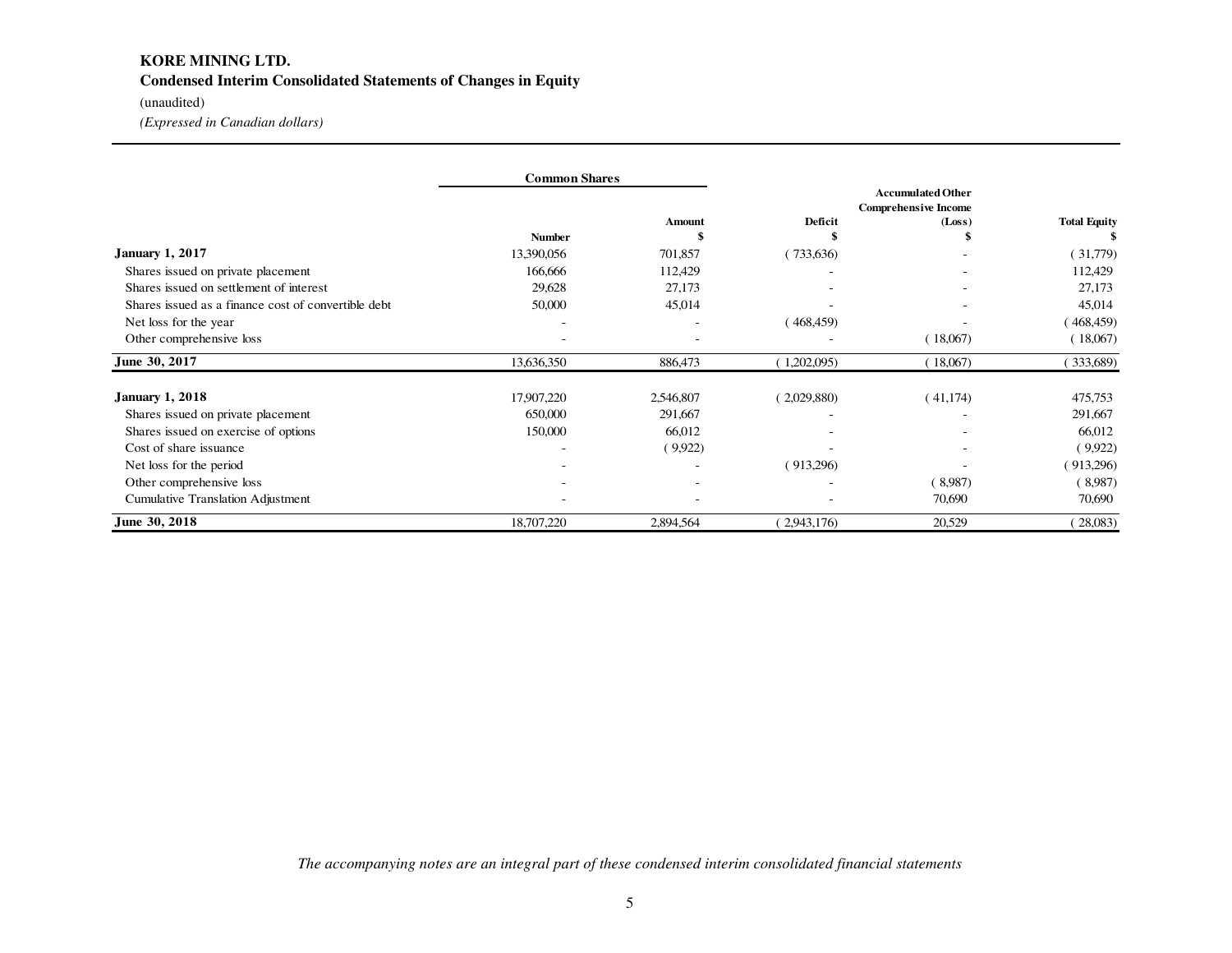### **1. NATURE OF OPERATIONS**

Kore Mining Ltd. ("Kore" or the "Company") was incorporated in British Columbia on February 22, 2016. Kore Mining is the parent company of the consolidated group which holds a 100% interest in Imperial USA Corp. (Imperial), a Nevada corporation purchased on March 28, 2017 and a 100% interest in Kore USA Ltd. (Kore USA), also a Nevada corporation, incorporated on June 6, 2017. The Company's head and registered office is located at Suite 2200, 885 West Georgia Street, Vancouver, British Columbia, V6C 3E8.

The Company is in the process of exploring and evaluating its mineral resource properties and has not yet determined whether these properties contain economically recoverable mineral reserves. The recoverability of the amounts capitalized to exploration and evaluation assets is ultimately dependent upon the existence of economically recoverable ore reserves and resources, securing and maintaining title and/or beneficial interest in the properties, obtaining necessary financing to continue to explore, evaluate and develop the properties, and upon future profitable production or proceeds from disposition of the exploration and evaluation assets. The amounts shown as exploration and evaluation assets represent costs incurred in acquiring the assets, and do not necessarily represent current or future fair values.

### **2. GOING CONCERN**

These unaudited condensed interim consolidated financial statements have been prepared on the basis of accounting principles applicable to a going concern, which assumes that the Company will continue in operation for the foreseeable future and will be able to realize its assets and discharge its liabilities in the normal course of operations as they come due. In assessing whether the going concern assumption is appropriate, management takes into account all available information about the future, which is at least, but is not limited to, twelve months from the end of the reporting period.

As at June 30, 2018, the Company had a cash balance of \$51,459 and a working capital deficit of \$745,857. Current liabilities as at June 30, 2018 totaled \$926,554. The Company has incurred losses since inception and does not generate any cash inflows from operations. In the six month period ended June 30, 2018, cash used in operating activities totaled \$384,992.

The Company's ability to continue to meet its obligations and carry out its planned exploration and development activities is uncertain and dependent upon the continued financial support of its shareholders and on securing additional financing. As outlined in Note 11, Amalgamation Agreement, the Company expects to complete an amalgamation with Eureka Resources Inc. that will provide the Company with access to public capital markets. There is, however, no assurance that any such initiatives will be sufficient and, as a result, there is significant doubt regarding the going concern assumption and, accordingly, the ultimate appropriateness of the use of accounting principles applicable to a going concern. These unaudited condensed interim consolidated financial statements do not reflect the adjustments to the carrying values of assets and liabilities and the reported expenses and statement of financial position classifications that would be necessary if the Company were unable to realize its assets and settle its liabilities as a going concern in the normal course of operations for the foreseeable future. These adjustments could be material.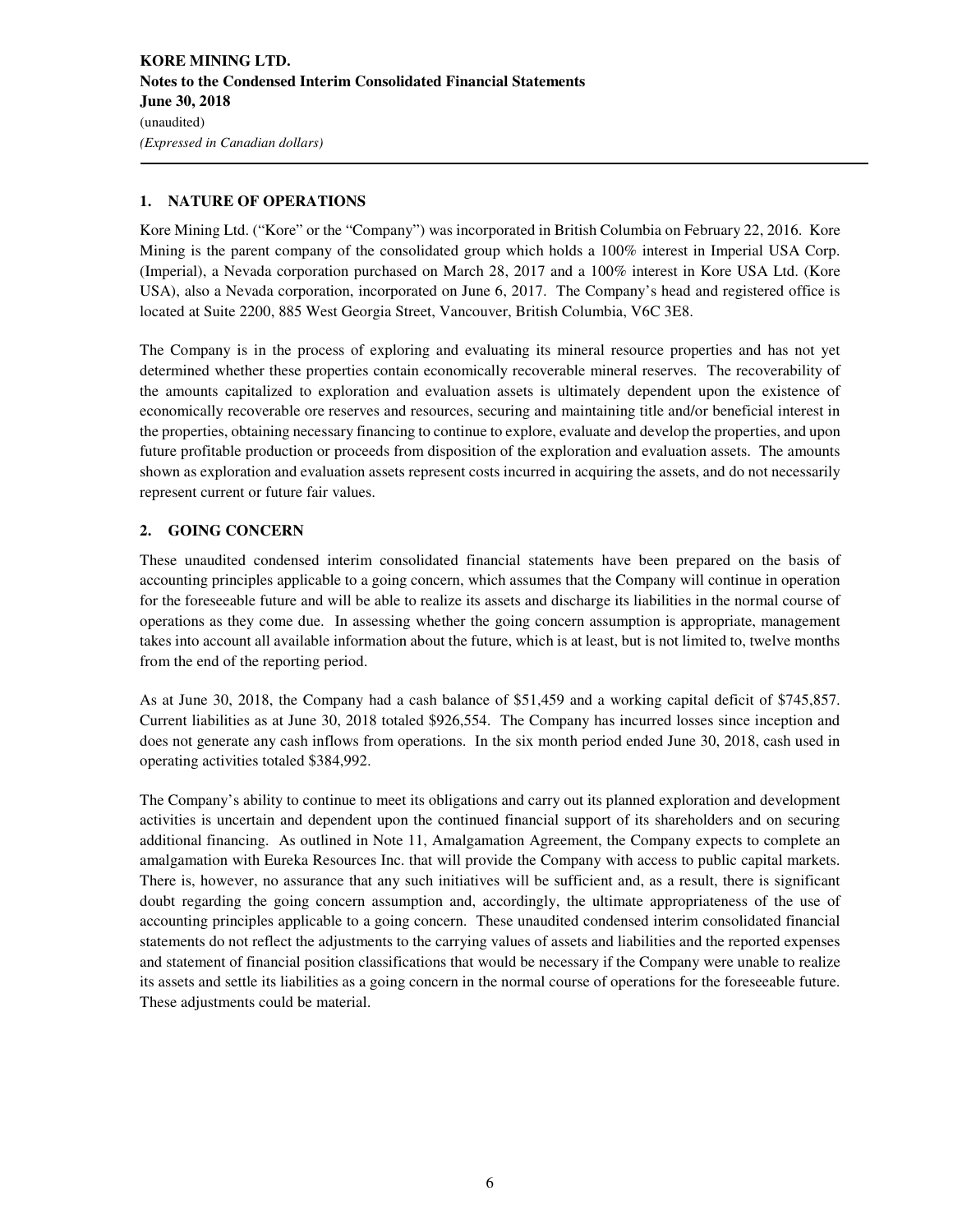### **3. BASIS OF PRESENTATION**

These unaudited condensed interim consolidated financial statements have been prepared in accordance with International Financial Reporting Standards ("IFRS") as issued by the International Accounting Standards Board ("IASB") as applicable to interim financial reports, including International Accounting Standard 34, "Interim Financial Reporting". These financial statements should be read in conjunction with the annual financial statements for the year ended December 31, 2017, which have been prepared in accordance with IFRS. Except for the adoption of IFRS 9 on January 1, 2018, as detailed below, these condensed interim financial statements follow the same accounting policies and methods of their application as the most recent annual financial statements.

These unaudited condensed interim consolidated financial statements have been authorized for issue by the Board of Directors of the Company on October 29, 2018.

### **4. ADOPTION OF NEW ACCOUNTING STANDARD**

On January 1, 2018, the Company adopted IFRS 9 – Financial Instruments, which replaces IAS 39 Financial Instruments – Recognition and Measurement. The new standard provides guidance that is based on the Company's business model for managing its financial instruments, which includes the purpose for which the financial instruments were acquired as well as their contractual cash flow characteristics.

We completed our assessment of the adoption of IFRS 9 and determined that there were no quantitative impacts or any significant disclosure impacts.

### **5. ADVANCES**

Advances of \$112,972 as at June 30, 2018 (2017 – nil) consist of deferred transaction costs incurred related to the pending transaction to amalgamate the Company and Eureka Resources Inc. as described in Note 11 and funds advanced to Eureka to settle exploration invoices.

### **6. CONVERTIBLE DEBENTURE**

During 2017, the Company obtained financing in the form of a convertible debenture in the amount of US\$250,000 at an interest rate of 4% per month. The Company issued 50,000 shares to the lender upon obtaining the convertible debenture as a finance cost, with an estimated fair value of \$45,014. The debenture was fully repaid in September 2017 and interest of \$64,931 was paid in the form of 73,893 shares of the Company. A foreign exchange gain of \$24,245 was recorded on settlement.

### **7. SHARE CAPITAL**

### **7.1 Authorized**

Unlimited number of common shares with no par value. As at June 30, 2018 there were 18,707,220 shares issued and outstanding.

### **7.2 Shares Issued**

During the six month period ended June 30, 2018, \$66,013 was raised through the issuance of 150,000 shares on the exercise of options and 650,000 shares were issued to settle debt of \$291,667.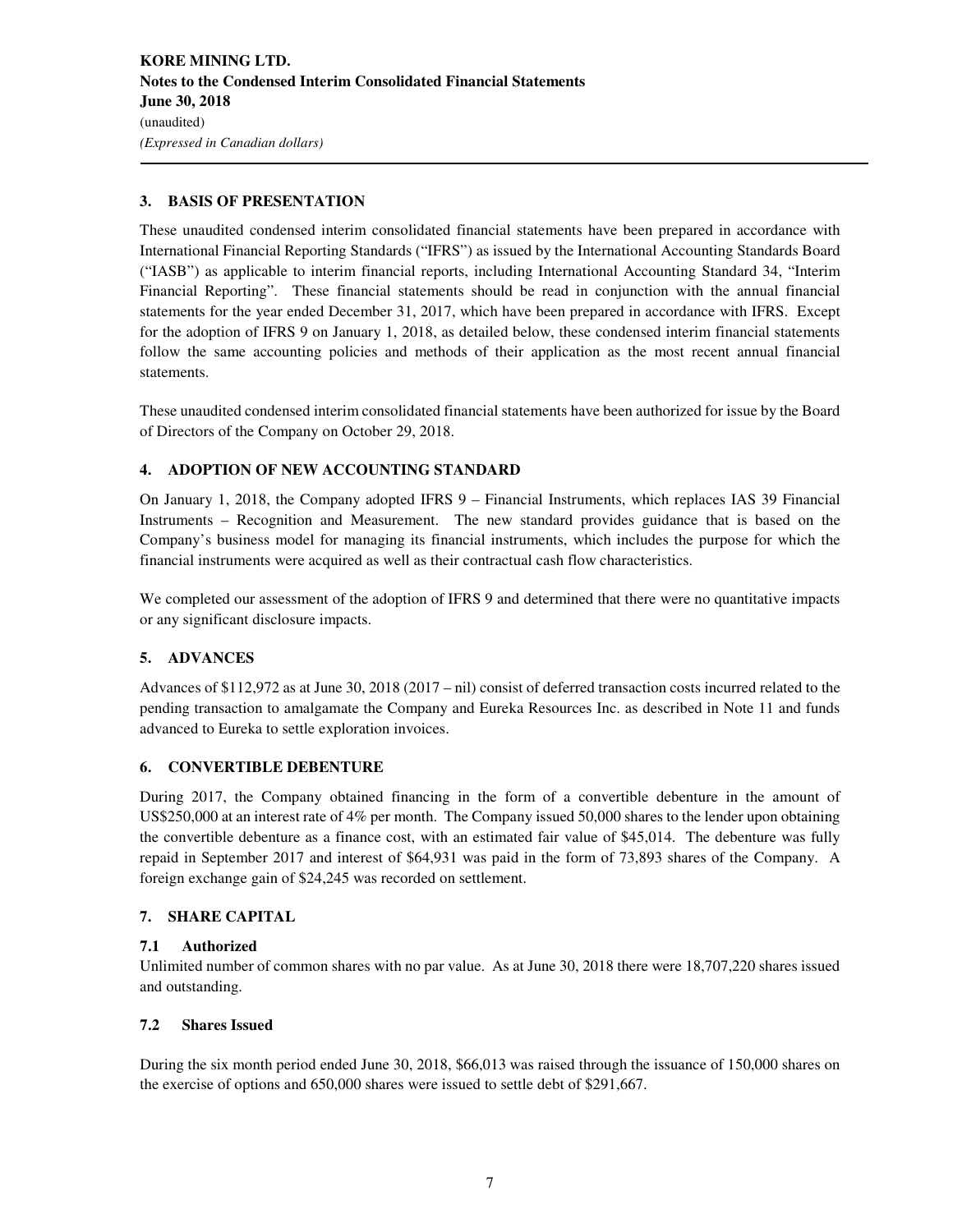| <b>RELATED PARTY TRANSACTIONS AND BALANCES</b><br>8. |                                                                       |                                                                                                                                                                                                   |  |  |  |  |
|------------------------------------------------------|-----------------------------------------------------------------------|---------------------------------------------------------------------------------------------------------------------------------------------------------------------------------------------------|--|--|--|--|
|                                                      | <b>Relationships</b>                                                  | Nature of the relationship                                                                                                                                                                        |  |  |  |  |
|                                                      | 1081646 BC Ltd. ("1081646 BC")                                        | 1081646 BC is a company controlled by a director and<br>officer of the Company that has provided the services of<br>James Hynes as Chief Operating Officer of the Company<br>since July 14, 2016. |  |  |  |  |
|                                                      | Hynes, James                                                          | Mr. Hynes has been Chairman since September 1, 2016 and<br>a Director and Chief Operating Officer of the Company<br>since July 14, 2016.                                                          |  |  |  |  |
|                                                      | Lyftoff<br><b>Solutions</b><br><b>Business</b><br>Inc.<br>("Lyftoff") | Lyftoff is a private corporation that provides marketing<br>consulting services to the Company and is controlled by a<br>spouse of a director and officer of the Company.                         |  |  |  |  |
|                                                      | Rothwell, Adrian                                                      | Mr. Rothwell was appointed President and Chief Executive<br>Officer of the Company on September 1, 2016 and has been<br>a director of the Company since its inception.                            |  |  |  |  |

### **8.1 Related party transactions**

The following transactions relate to consulting fees and salaries incurred by the Company and are included in management fees and salaries. Marketing consulting costs are included in marketing, advisory and investor relations expenses in the consolidated statement of loss and comprehensive loss.

| For the three month period<br>ended June 30, 2018     |   | <b>Management</b> fees<br>and salaries |    | <b>Marketing</b><br>consulting |
|-------------------------------------------------------|---|----------------------------------------|----|--------------------------------|
| 1081646 BC                                            | S | 62,500                                 | S  |                                |
| Rothwell, Adrian                                      |   | 62,500                                 |    |                                |
| Lyftoff                                               |   |                                        |    | 10,500                         |
|                                                       |   | 125,000                                |    | 10,500                         |
|                                                       |   |                                        |    |                                |
| For the three month period                            |   | <b>Management</b> fees                 |    | <b>Marketing</b>               |
| ended June 30, 2017<br>1081646 BC<br>Rothwell, Adrian | S | and salaries<br>62,500<br>62,500       | \$ | consulting                     |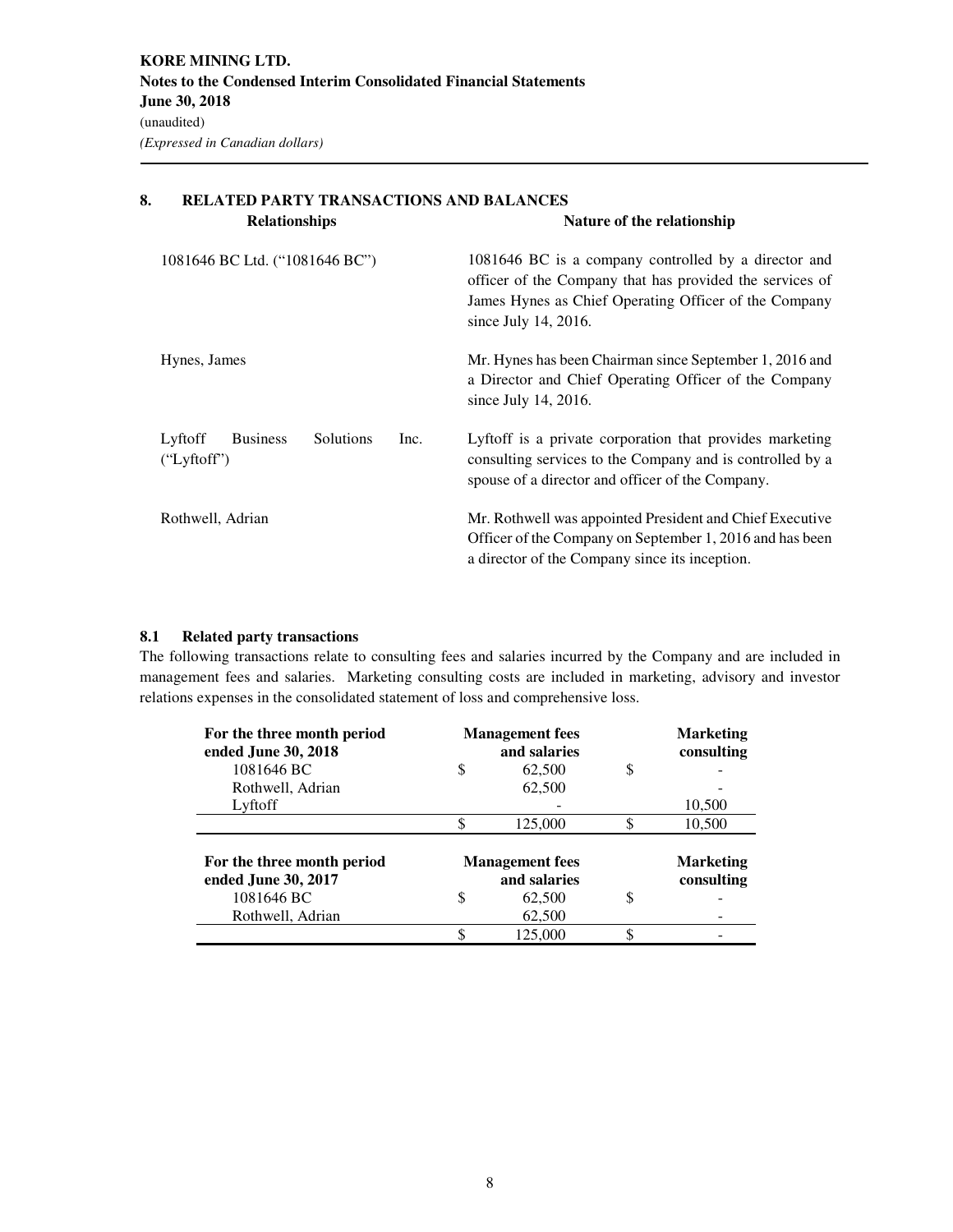| For the six month period<br>ended June 30, 2018 |                                        | <b>Management</b> fees<br>and salaries |   | <b>Marketing</b><br>consulting |
|-------------------------------------------------|----------------------------------------|----------------------------------------|---|--------------------------------|
| 1081646 BC                                      | S                                      | 125,000                                | S |                                |
| Rothwell, Adrian                                |                                        | 125,000                                |   |                                |
| Lyftoff                                         |                                        |                                        |   | 21,000                         |
|                                                 |                                        | 250,000                                |   | 21,000                         |
| For the six month period<br>ended June 30, 2017 | <b>Management</b> fees<br>and salaries |                                        |   | <b>Marketing</b><br>consulting |
| 1081646 BC                                      | S                                      | 125,000                                | S |                                |
| Rothwell, Adrian                                |                                        | 125,000                                |   |                                |
|                                                 |                                        | 250,000                                | J |                                |

### **8. RELATED PARTY TRANSACTIONS AND BALANCES (cont'd…)**

During the six month period ended June 30, 2018, a director advanced funds totaling \$200,000 to the Company for working capital purposes. It is anticipated that these amounts will be settled, in part or in whole, through the issuance of share capital concurrent with completion of the transaction described in Note 11. The advances are unsecured, do not bear interest and are repayable in shares or cash at the option of the directors upon completion of the amalgamation (see Note Amalgamation Agreement).

Amounts owing to related parties are non-interest bearing, unsecured and due on demand. The transactions occur in the normal course of operations. At June 30, 2018, the Company owed \$315,247 (December 31, 2017 - \$131,456) to related parties.

### **8.2 Key management compensation**

Key management are those personnel having the authority and responsibility for planning, directing and controlling the Company and include the Chairman, President & Chief Executive Officer, Chief Financial Officer and Directors. The remuneration of the directors and key management personnel during the three and six month periods ended June 30, 2018 and 2017 was as follows:

| For the three month period ended June 30 |   | 2018    | 2017    |
|------------------------------------------|---|---------|---------|
| Salaries and benefits                    | S | 135,500 | 125,000 |
|                                          |   | 135.500 | 125.000 |
| For the six month period ended June 30   |   | 2018    | 2017    |
| Salaries and benefits                    |   | 271,000 | 250,000 |
|                                          |   | 271.000 | 250,000 |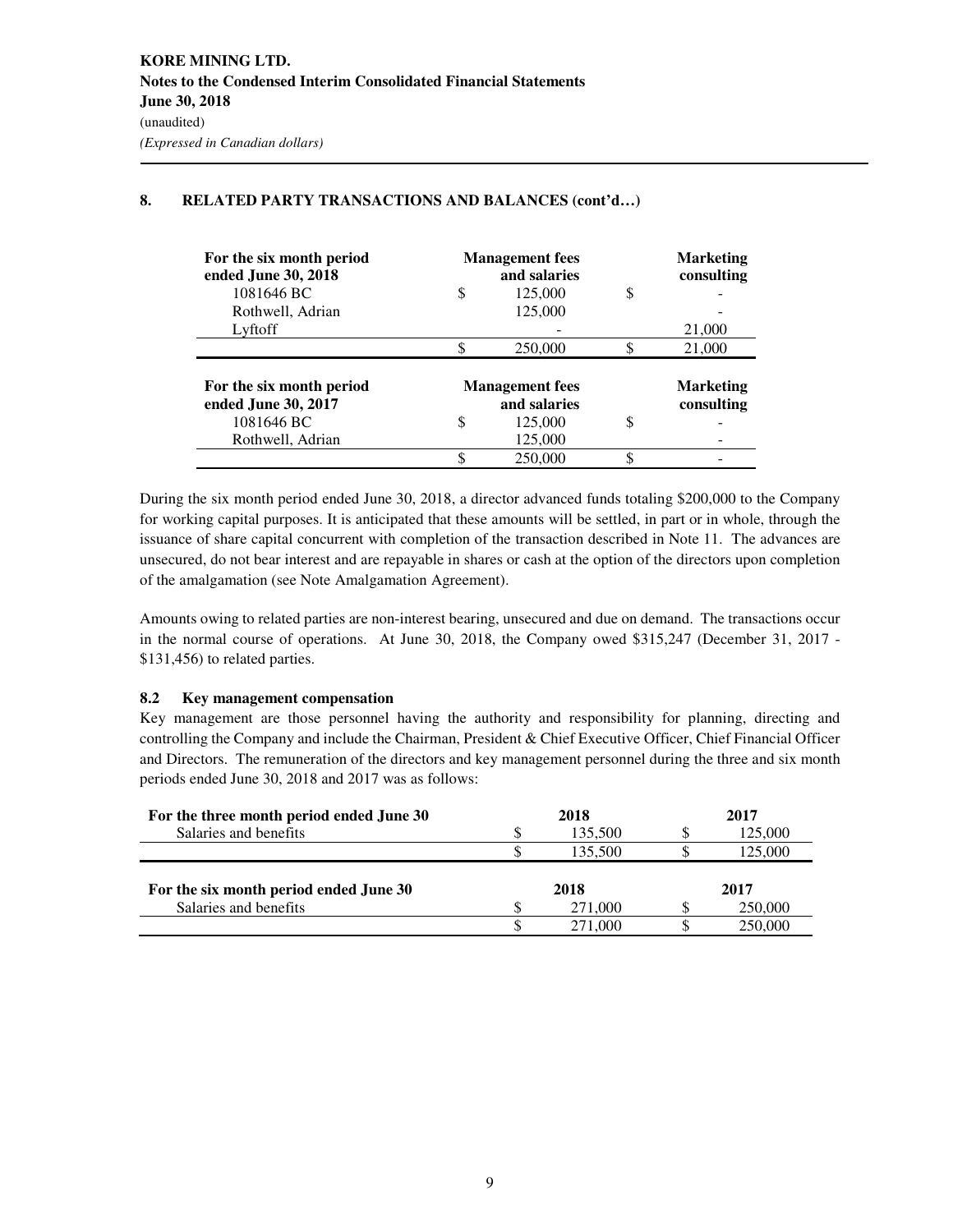### **9. MINERAL PROPERTIES**

#### **Acquisition of Imperial USA Corp.**

On March 28, 2017, the Company purchased Imperial USA Corp. which owns the Imperial project located in California. In settlement of the purchase price, the Company paid US\$50,000 which had been deposited previously with the vendor in November 2016 related to a Letter Agreement, and US\$100,000 on the date of closing the purchase. The remaining payments under the agreement comprise US\$1,000,000 payable upon the announcement of a revised Preliminary Economic Assessment (PEA) or similar report and US\$1,000,000 payable 30 days after the date that gold is poured from ore the is mined from the related properties.

The vendor retains a 1% net smelter return royalty on the property. The vendor has the option to receive shares in the Company in settlement of the remaining payments up to achieving a 4.9% ownership interest in the Company, above which level further share consideration is at the option of the Company.

In addition, under the agreement, the Company has committed to incur US\$5 million in exploration and evaluation expenditures on the Imperial Project on or before the fifth anniversary of the date of the Imperial Purchase Agreement.

In the event that the Company does not incur these expenditures within this timeframe, the Company must then pay US\$1,000,000 to the vendor.

### **Acquisition of Long Valley Mining Claims**

On March 31, 2017 the Company purchased 95 mining claims in the Long Valley area of California. Upon closing, the Company paid US\$350,000 to the vendor. The remaining payments under the agreement comprise US\$500,000 due 30 days after commencement of commercial production and US\$500,000 payable on the 12 month anniversary of the commencement of commercial production. A US\$25,000 deposit was paid to the vendor prior to execution of the purchase agreement, which will be applied to the final payment, unless forfeited in the event the agreement is terminated. The vendor has the option to receive shares in the Company in settlement of the remaining payments. The mining claims acquired were subsequently transferred to the Company's subsidiary, Kore USA Inc.

The vendor retained a net smelter return royalty on the claims ("the Seller NSR"). The Seller NSR provides for a perpetual royalty of 0.5% when the price of gold is under US\$1,400/oz, 1.0% when the price of gold is between US\$1,401 to US\$1,600/oz and 2.0% when the price of gold is above US\$1,600/oz. The Company has the option to purchase back 1% of the royalty when the price of gold is above US\$1,600/oz for US\$2 million if purchased prior to the announcement of a feasibility study or US\$4 million if repurchased prior to commencement of commercial production.

In addition, there is a 1% net smelter returns royalty pursuant to a royalty deed from 2002, that was assigned by the vendor in favour of Royal Gold, Inc.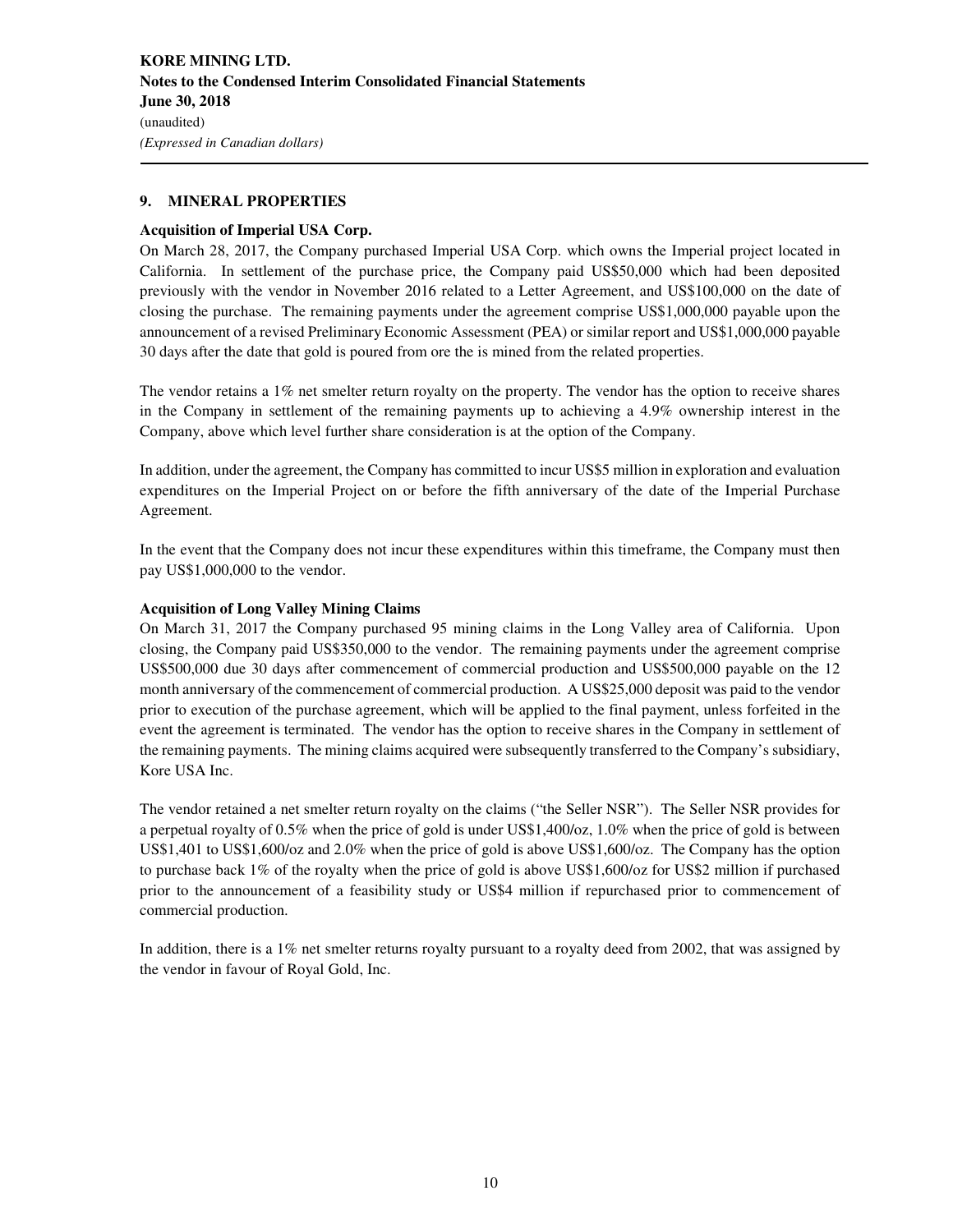### **9. MINERAL PROPERTIES (cont'd…)**

Details of the exploration and evaluation expenses incurred are as follows:

#### **Exploration and evaluation expenses**

|                                          |     | For the six months<br>ended<br>June 30, 2018 |     | For the six months<br>ended<br>June 30, 2017 | For the three<br>months ended<br>June 30, 2018 | For the three months<br>ended<br>June 30, 2017 |        |
|------------------------------------------|-----|----------------------------------------------|-----|----------------------------------------------|------------------------------------------------|------------------------------------------------|--------|
| Project support                          |     |                                              |     |                                              |                                                |                                                |        |
| Permitting                               | \$. | 342.015                                      | S   | 43.508 \$                                    | 188.033                                        | \$                                             | 15,826 |
| Claim maintenance                        |     | 26,898                                       |     | 14,453                                       | 23,209                                         |                                                | 12,233 |
| Surveying                                |     | 2.646                                        |     |                                              | 2.646                                          |                                                |        |
| Engineering, metallurgy and geotechnical |     | 80.373                                       |     | 21.862                                       | 20,382                                         |                                                | 21.862 |
| Geographic information system            |     | 7.723                                        |     |                                              | 3.488                                          |                                                |        |
|                                          |     | 459.655                                      | \$. | 79.823 \$                                    | 237,758                                        | \$.                                            | 49.921 |

### **10. FINANCIAL INSTRUMENTS**

The Company recognizes financial assets and liabilities on the statement of financial position when the Company becomes party to the contractual provisions of the instrument.

#### **Cash and cash equivalents**

Cash and cash equivalents include cash on hand, deposits held with banks, and other short-term highly liquid investments with original maturities of three months or less. Cash and cash equivalents are classified and measured at amortized cost.

#### **Amounts receivable, accounts payable and accrued liabilities**

Amounts receivable, accounts payable and accrued liabilities are non-interest bearing and are initially measured at fair value, subsequently recorded at amortized costs which approximates fair value due to the short term to maturity. Where necessary, amounts receivable are net of expected credit losses. Amounts receivable pertain to GST receivable and are not subject to expected credit loss rules as they are not contract assets. Amounts receivable are classified as financial assets measured at amortized cost and accounts payable and accrued liabilities are classified as financial liabilities measured at amortized cost.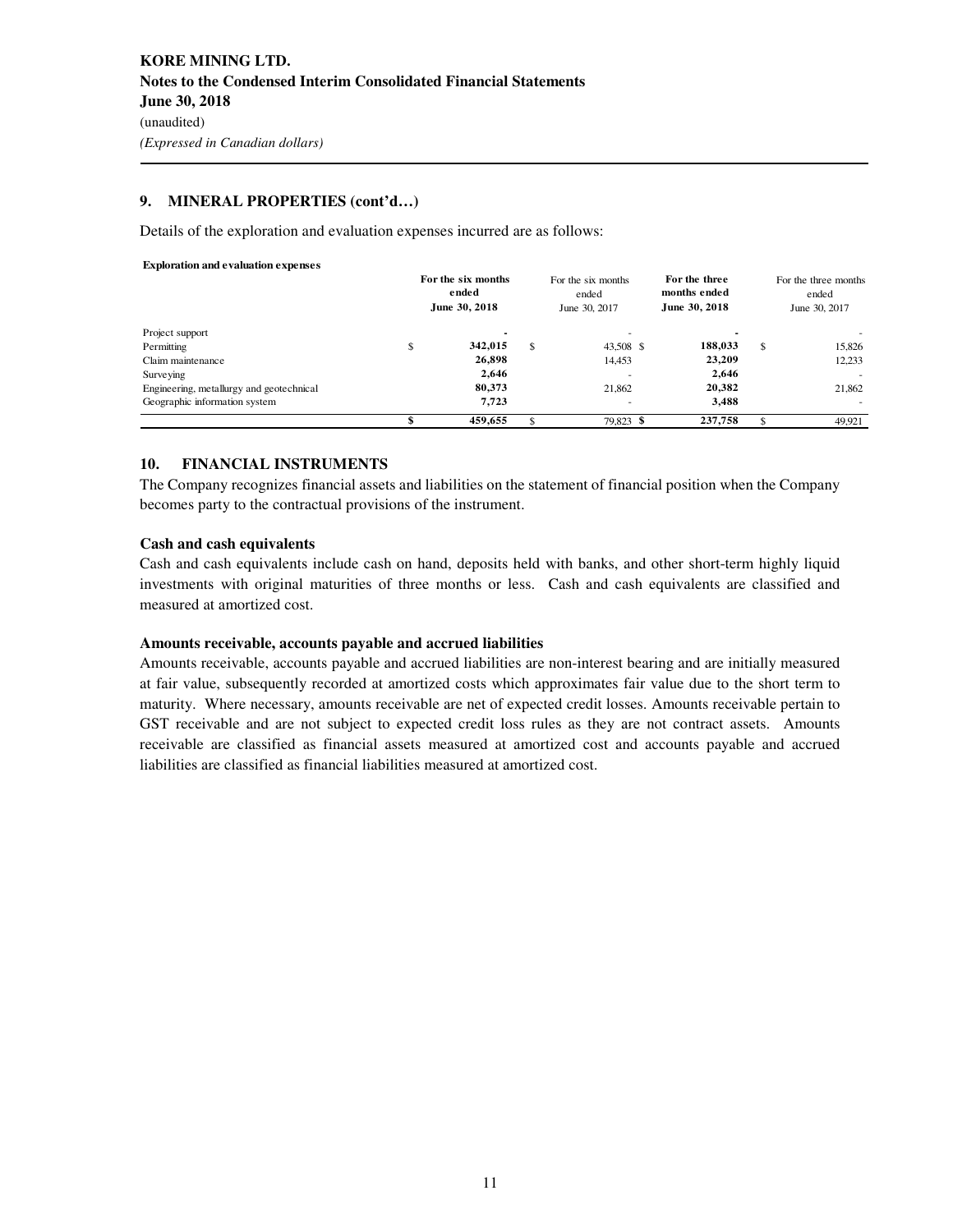### **11. AMALGAMATION AGREEMENT**

On February 27, 2018, Eureka Resources Inc. ("Eureka") announced that it had signed an amalgamation agreement dated February 24, 2018 (the "Amalgamation Agreement") with Kore, pursuant to which Eureka agreed to acquire all of the outstanding common shares of Kore (each, a "Kore Share") in exchange for common shares of Eureka (each a, "Eureka Share") by way of a three-cornered amalgamation (the "Transaction").

### **Share Consolidation**

As a condition to the closing of the Transaction (the "Closing"), Eureka is required to complete a consolidation of the issued and outstanding Eureka Shares on the basis of one post-consolidation Eureka Share for each ten preconsolidation Eureka Shares (the "Consolidation").

### **General Terms of the Transaction**

The Transaction will be effected by way of a three-cornered amalgamation, without court approval, under the Business Corporations Act (British Columbia), pursuant to which, through the amalgamation of a newly incorporated British Columbia company, Eureka will acquire all of the issued and outstanding Kore Shares in exchange for the issuance of Eureka Shares (on a post-Consolidation basis) and Kore will become a subsidiary of Eureka.

In the Amalgamation Agreement, dated February 24, 2018 there were 50,462,402 Eureka Shares outstanding, which will be reduced to 5,046,240 Eureka Shares on a post-Consolidation basis. Pursuant to the terms of the Agreement, Eureka has agreed to issue 3 post-Consolidation Eureka Shares in exchange for each Kore Share (the "Exchange Ratio"), resulting in the shareholders of Kore being issued a total of 56,121,606 Eureka Shares (on a post-Consolidation basis). The Exchange Ratio has been determined on the basis of there being 50,462,402 Eureka Shares outstanding at the Closing. However, prior to the Closing, Eureka intends to issue Eureka Shares in settlement of certain outstanding liabilities in accordance with the policies of the Exchange (the "Debt Settlement"). If the actual number of outstanding Eureka Shares and / or Kore Shares immediately prior to the Effective Time (including any Eureka Shares issued in connection with the Debt Settlement) is greater or less than such amount, then the Exchange Ratio shall be adjusted so as to ensure that, immediately following the Closing, the former Kore shareholders shall hold no less than 91.8% of the total number of issued and outstanding Eureka Shares (prior to giving effect to the private placement described below).

On October 29, 2018 there were 54,810,402 Eureka Shares outstanding, which will be reduced to 5,481,040 Eureka Shares on a post-consolidation basis. As a result, a total of 61,360,913 Eureka Shares will be issued to the shareholders of Kore (on a post-Consolidated basis). The Exchange Ratio was adjusted to 3.2801 post-Consolidation basis Eureka Shares for each Kore share held such that Kore shareholders will hold no less than 91.8% of the total number of issued and outstanding Eureka Shares (prior to giving effect to the private placement). The Transaction is subject to various closing conditions, including, among other things, receipt of approval of the Exchange and completion of a private placement for minimum proceeds of \$2,000,000. This required concurrent private placement was completed on October 22, 2018 (Note 12).

Following the Closing, Eureka will continue on with the business of Kore and remain a Tier 2 mining issuer, with Kore as its operating subsidiary. The Resulting Issuer is anticipated to hold all existing assets of Eureka and Kore as at the Closing. It is expected that, in connection with the Closing, Eureka will change its name to "Kore Mining Ltd.", or such other name as agreed by the parties, with a corresponding change of the trading symbol for the Eureka Shares on the Exchange.